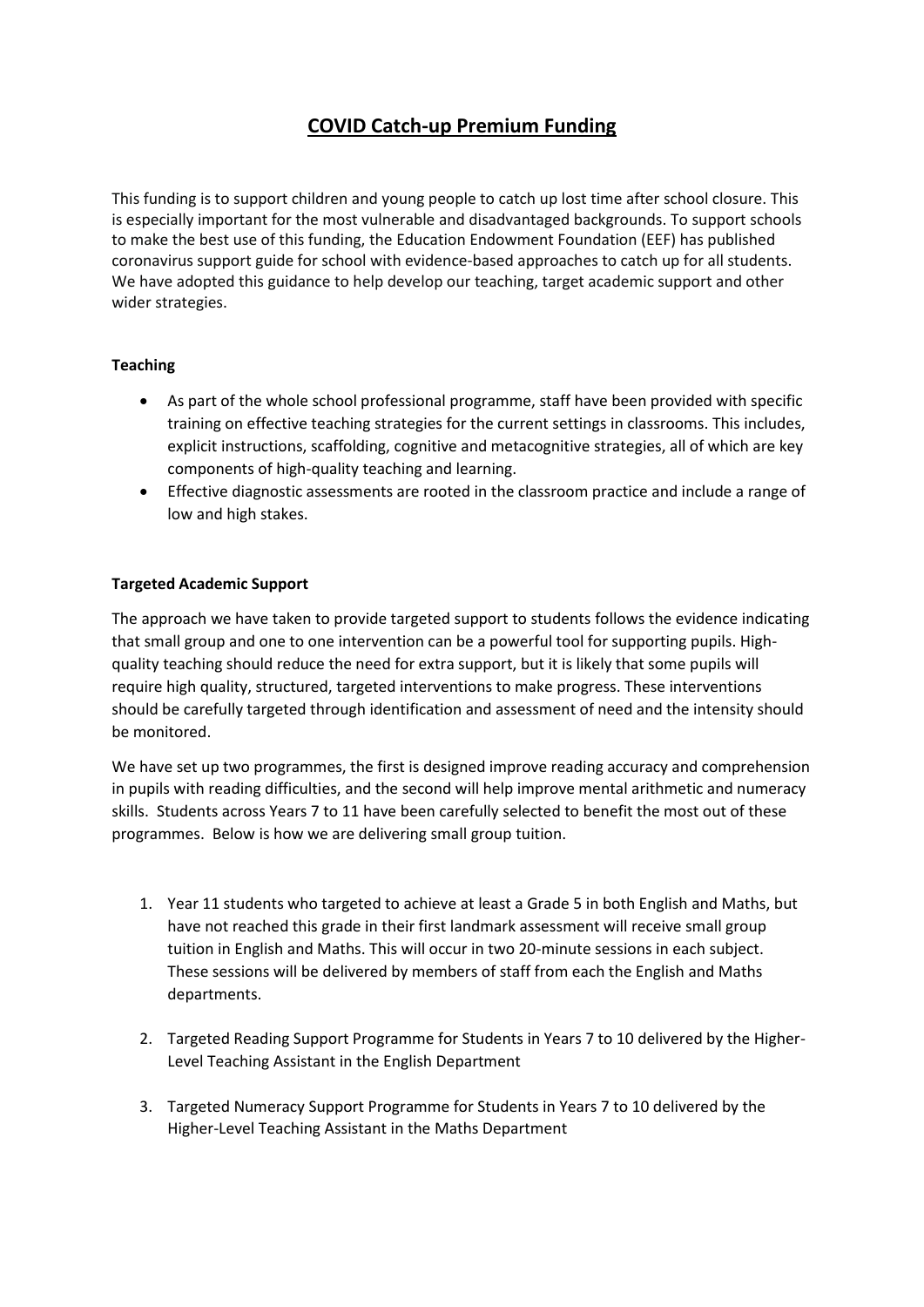- 4. Lunchtime Study Clubs in different year groups bubbles to allow students to develop independent study skills
- 5. Structured intervention during the Easter Holiday for Year 11 students to help prepare for both the early GCSE Examination in English and Maths and all other GCSE examinations

We have also set up one to one tuition in English and Maths for our Year 11 Disadvantaged students who are targeted to achieve at least a Grade 4. Research shows that a one to one intervention strategy is more effective with less able students. Students wold have a 20-minute session to ensure they retain the work covered in an intervention's session.

#### **Wider Strategies**

A large and often unrecognised part of teachers' work has always involved providing support for pupils' social, emotional and behavioural needs. Understandably, the impact of Covid-19 closures means that we have had to revisit our approach, to secure support in readiness for this new school year.

We have continued to embed our school values so that all staff and students consistently can demonstrate these. The Ashmole Values are: Endeavour, Reflection, Responsibility, Professionalism, Respect and Co-operation.

We have introduced a new pastoral curriculum based on a character education so that all students understand the core ethical values such as caring, honesty, fairness, responsibility, and respect for self and others, to form the basis of a good character. It is important to model these values, so that they can be dissolved in the life of the school, studies and discussions held during tutor time, and are celebrated in their manifestation in the school and community.

Good character involves understanding, caring about, and acting upon core ethical values. A holistic approach to character development therefore seeks to develop the cognitive, emotional and behavioural aspects of life. Students grow to understand core values by studying and discussing them, observing behavioural models, and resolving problems involving the values. Students learn to care about the core values by developing empathy skills, forming caring relationships, helping to create a community, hearing illustrative and inspirational stories, and reflecting on life experiences.

Our PHSCE curriculum also offers an excellent starting point to be responsive to pupils' social and emotional needs after lengthy school closures.

We have provided extensive pastoral support to pupils and families throughout the pandemic. Additional support in the new school year includes providing regular and supportive communications with parents/carers, especially to increase attendance and engagement with learning. In addition, systems have been set up for consistent and continued communication when students have to self-isolate.